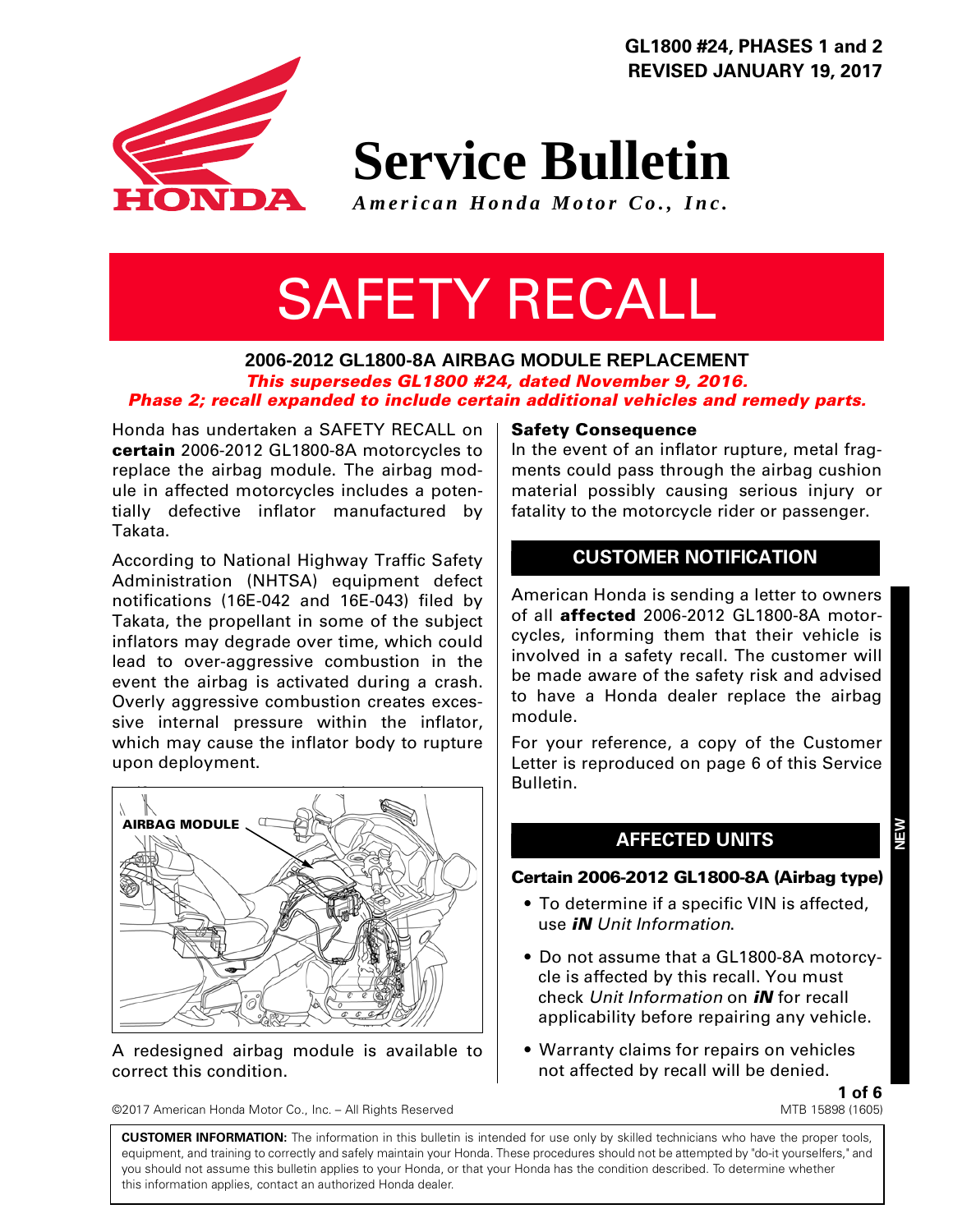#### **PHASED RECALL APPROACH**

NHTSA and its independent expert reviewed the findings of three independent investigations into the Takata airbag inflator ruptures. According to NHTSA, the combination of time, high temperature fluctuations, and humidity contribute to the degradation of the propellant in the inflator. NHTSA is prioritizing the recall of airbag modules based on the risk of injury or death to vehicle operators. *Therefore, vehicles will become affected by this recall in several phases based upon vehicle age and its geographic location by registration history.*

#### **Phase 1- Launched May 26, 2016:**

ME<br>⊞

Included vehicles at highest risk of airbag inflator rupture.

• Affected Units: **Certain** 2006-2010 GL1800-8A (Airbag type) motorcycles.

**Phase 2 - Launched January 10, 2017:** Includes vehicles at second highest risk of airbag inflator rupture.

• Recall expanded to include certain additional units, model years 2012 and older.

#### **Additional Phases - Launch Dates TBD:** Will include other vehicles that currently are not considered to be at risk of airbag inflator rupture.

## **DEALER INVENTORY**

YOU MUST NOT SELL any affected 2006 through 2012 GL1800-8A (Airbag type) motorcycle until it has been repaired according to the REPAIR PROCEDURE in this Service Bulletin.

## *See AFFECTED UNITS.*

## **REPAIR VERIFICATION**

Before you begin the Repair Procedure, check if the recall has been performed on the affected unit by looking for a punch mark on the **engine** as shown in the IDENTIFICATION section of this Service Bulletin.

- If there is a punch mark at the specified location:
	- No further action is necessary.
- If there is no punch mark:
	- You must proceed with the REPAIR PRO-CEDURE section of this Service Bulletin.

## **REPAIR PROCEDURE**

## **REACTIVATE THE AIRBAG SYSTEM**

Some customers may have elected to have a Honda dealer deactivate the airbag system while waiting for final remedy parts to become available. Before replacing the airbag module, first determine if the airbag system has been deactivated.

- 1.Turn the ignition switch to the OFF position.
- 2.Remove the left side cover by releasing the four bosses from the grommets as shown.



3.Disconnect the negative (-) battery terminal. Remove the fuse box lid.



- 4.Check for a fuse blanking plate at the location shown.
- If there is a fuse blanking plate, remove it with pliers and proceed to Step 4.
- If there is no fuse blanking plate, the airbag system has not been deactivated, pro-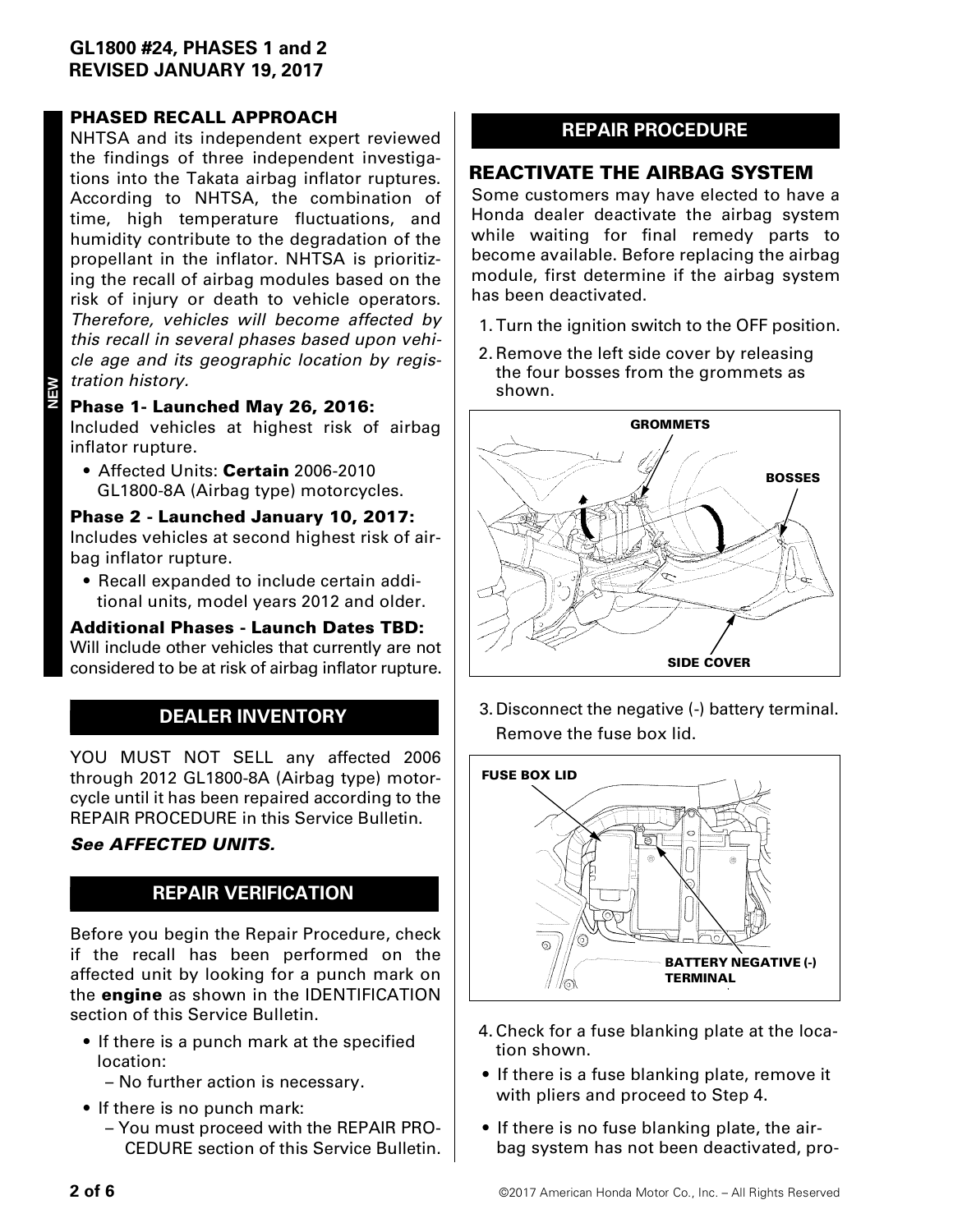#### ceed to AIRBAG MODULE REPLACEMENT.



5.Install the fuse guide (supplied in the Update Airbag Module Kit) with pliers as shown.



6.Install the No. 16 (5 A) and No. 17 (10 A) fuses (supplied in the Update Airbag Module Kit) into the fuse box.



7.Reinstall the fuse box lid.

## **AIRBAG MODULE REPLACEMENT SERVICE MANUAL**

The airbag module replacement procedure requires following procedures in the appropriate Service Manual. Make sure to have the correct Service Manual at hand before starting this procedure.

Electronic Service Manuals are also available on *iN* HISP by following the path below and typing in the VIN or selecting the model and year, and selecting Service Manual from the Select Subject drop down list.

#### *SERVICE > Service Publications > HISP*

#### **PRECAUTIONS**

Read the *General Precautions* and the *Airbag Handling and Storage* sections within the AIR-BAG SYSTEM chapter of the appropriate Service Manual carefully before replacing the airbag module. Observe the instructions described in the Service Manual, or the airbag could accidentally deploy and cause damage or injuries.

#### **PROCEDURE**

Before beginning, turn the ignition switch OFF and disconnect the negative cable from the battery, and wait at least 3 minutes.

**NOTE:** Save the remedy airbag box and enclosed documents for return shipping of the recalled part.

- 1.Remove the airbag module by following the *Airbag Module Removal* procedure within the AIRBAG SYSTEM chapter of the appropriate Service Manual.
	- Do not cut any wire harness ties, detach them by pinching their anchor tabs.
	- Do not "remove" the cruise actuator, just move it out of the way.
- 2.Install the updated airbag module by following the *Airbag Module Installation* procedure within the AIRBAG SYSTEM chapter of the appropriate Service Manual.
	- Be sure to use the new torx bolts supplied in the Update Airbag Module Kit.
- 3.Reconnect the negative (-) battery cable and install the removed motorcycle parts.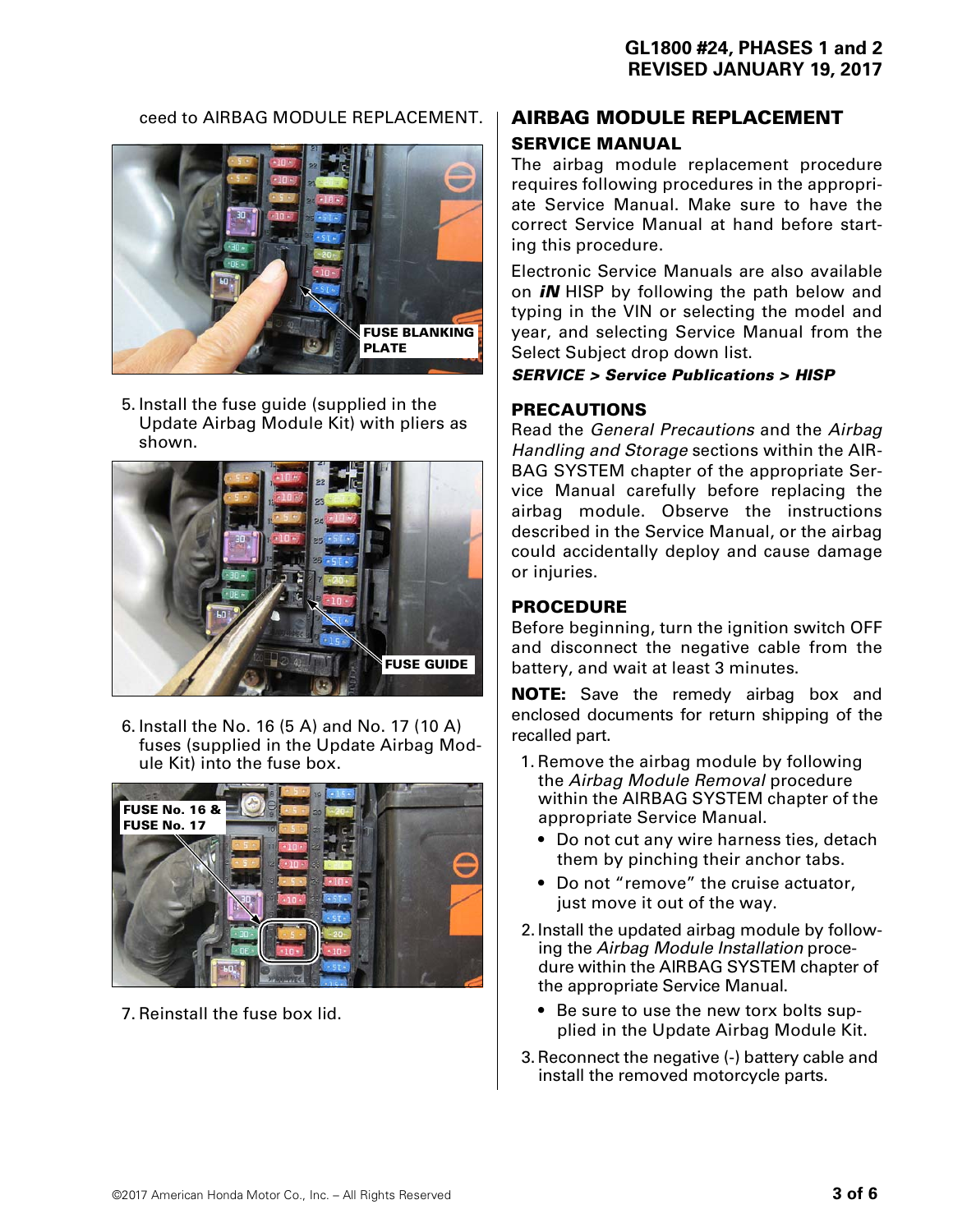## **IDENTIFICATION**

After the repair procedure is complete, apply a punch mark [1] under the first digit of the engine serial number, located on the right side of the engine.



## **CLAIM INFORMATION**

This SAFETY RECALL will be in effect indefinitely for all affected units described on Page 1 of this Service Bulletin, regardless of the date of vehicle purchase.

After completing the Service Bulletin airbag reactivation/airbag module replacement procedure, submit one warranty claim per unit with the following information:

#### **TEMPLATES**

Use *Unit Information* on *iN* to determine which template applies to a specific unit.

*Phase 1 Affected Vehicles (KA8\_)* **Airbag module replaced only:** Template: KA8B Flat rate time: 1.5 hours

**Airbag system reactivated and airbag module replaced:** Template: KA8C Flat rate time: 1.7 hours

*Phase 2 Affected Vehicles (KE5\_)* **Airbag module replacement: For a VIN beginning with '1HF'** Template: KE5A Flat rate time: 1.5 hours

**For a VIN beginning with 'JH2'** Template: KE5B Flat rate time: 1.7 hours

## **PARTS INFORMATION**

Redesigned airbag modules to repair affected motorcycles are available as a controlled part. An affected vehicle VIN will be required to order the airbag module kit.

For detailed ordering instructions, refer to *Parts Information Bulletin MPB 16071* by following this path.

*[iN > Parts > Parts Bulletins > Safety Recall:](http://www.in.honda.com/RRAMDCTM/Content/MAP/MP05/ml.remap05a.mpb_16071_gl1800_airbag_return_process_parts_information_bulletin_web.pdf) GL1800-8A Airbag Order and Return Process*

## **REQUIRED PARTS**

**For a VIN beginning with '1HF'**  P/N 06775-MCA-A80ZB (1 required)

**For a VIN beginning with 'JH2'** 



P/N 06775-MCA-S80ZA (1 required) **Airbag Module Kit Contents:**

| Part Name              | Qtv. |
|------------------------|------|
| Airbag module assembly |      |
| Torx bolt, 6 x 16 mm   | З    |
| Torx bolt, 8 x 35 mm   | 2    |
| Mini blade fuse, 5 A   |      |
| Mini blade fuse, 10 A  |      |
| Fuse guide             |      |

## **PREPARE DEALER STAFF FOR RETURNING THE RECALLED PART**

The recalled (undeployed) airbag module **must be returned to Takata** for analysis and safe disposal **immediately** after the repair.

Special return procedures and documentation are included with the remedy part, make sure to retain all remedy part packaging.

Special return procedures, documentation, and shipping records are required in order to ensure compliance with all applicable shipping regulations. All dealership personnel involved in the handling, packaging, or shipping of hazardous materials must be trained in HazMat procedures.

Refer to *Parts Information Bulletin MPB 16071* for the required HazMat training information and shipping instructions by following this path.

*[iN > Parts > Parts Bulletins > Safety Recall:](http://www.in.honda.com/RRAMDCTM/Content/MAP/MP05/ml.remap05a.mpb_16071_gl1800_airbag_return_process_parts_information_bulletin_web.pdf) GL1800-8A Airbag Order and Return Process*

**NEW**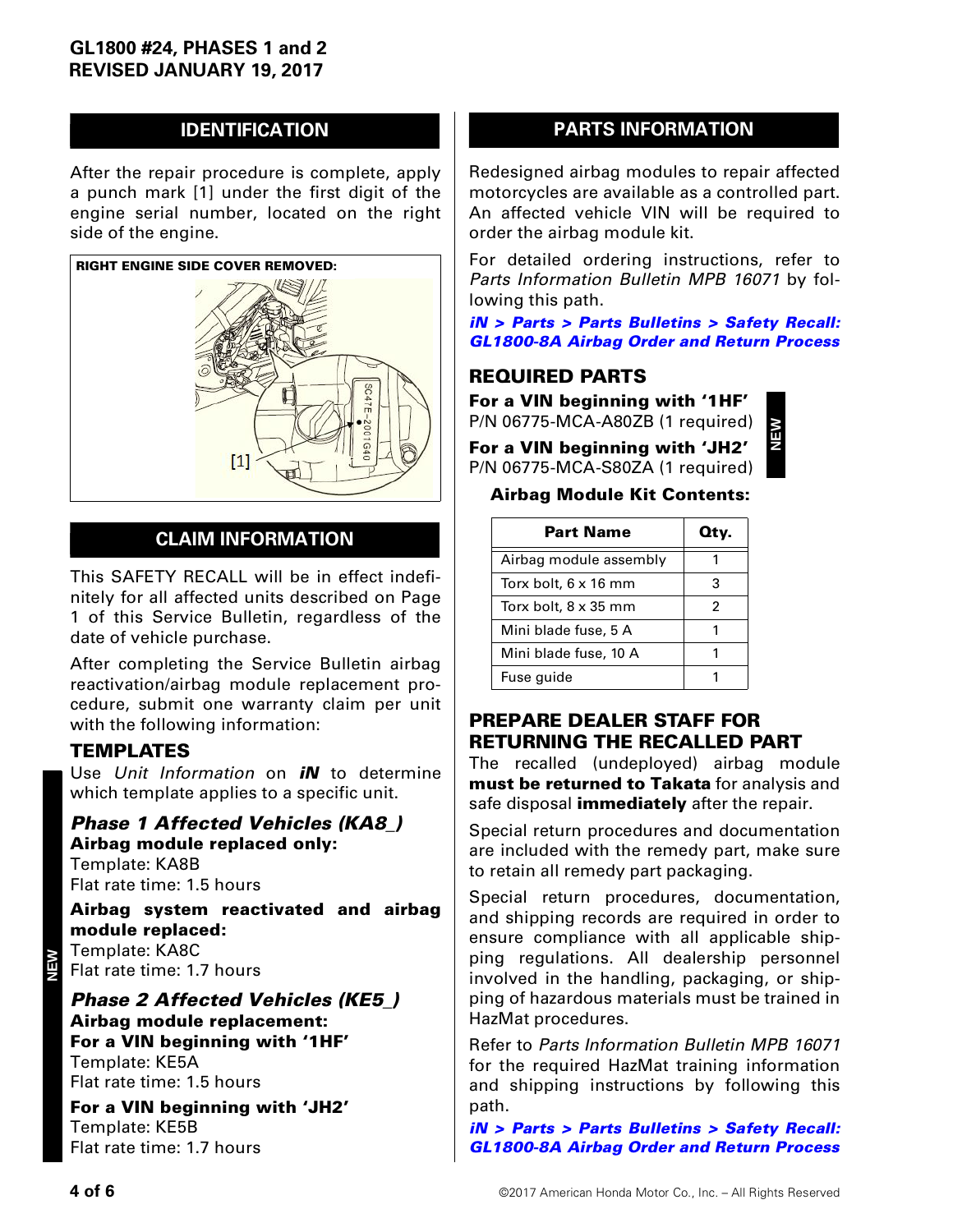For any questions related to the airbag return process, contact the XPO/Takata representative at (210) 250-5079. You can also contact your District Service Manager or Dealer Parts Analyst.

## **PACK THE RECALLED PART FOR RETURN**

1.Place the plastic sheet at the bottom of the remedy part shipping box as shown.



2.Place the recalled (undeployed) airbag module in the box in the orientation as shown, otherwise the box may break.



3.Put the metal fittings in the space left in the box.

Place a copy of the dealer repair order inside the box.

Seal the box with shipping tape.



## **SHIP THE RECALLED PART**

Immediately ship the recalled airbag to Takata as shown in the *Parts Information Bulletin MPB 16071* by following this path.

#### *[iN > Parts > Parts Bulletins > Safety Recall:](http://www.in.honda.com/RRAMDCTM/Content/MAP/MP05/ml.remap05a.mpb_16071_gl1800_airbag_return_process_parts_information_bulletin_web.pdf) GL1800-8A Airbag Order and Return Process*

For any questions related to the airbag return process, contact the XPO/Takata representative at (210) 250-5079. You can also contact your District Service Manager or Dealer Parts Analyst.

## **DEALER SUPPORT**

## **TECHNICAL QUESTIONS**

If you have any technical questions relating to repair procedures, please contact:

Motorcycle TechLine Online:

*iN > Service > TechLine > TechLine Connect* or call (800) 421-1900, option 9.

## **WARRANTY QUESTIONS**

If you have any warranty administration questions relating to warranty claim templates, repair verification discrepancies, and claim filing procedures, please contact:

Motorcycle Warranty Online:

#### *iN > Service > Warranty and HondaCare > Warranty Connect*

or call Motorcycle Warranty (800) 421-1900, option 7.